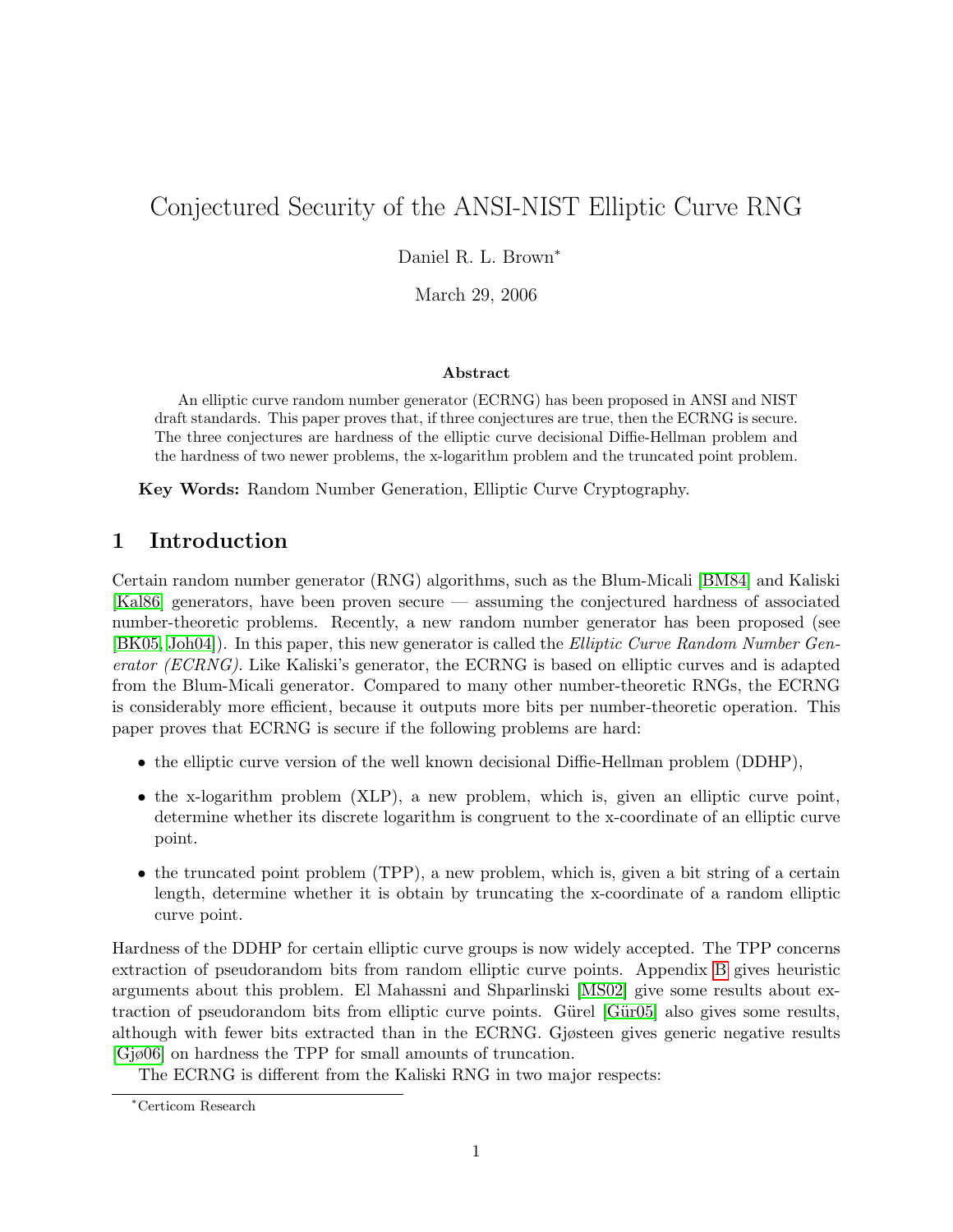- The ECRNG uses ordinary elliptic curves, not the supersingular elliptic curves of Kaliski RNG. Supersingular curves can make the state transition function a permutation, which is advantageous for making the Blum-Micali proof work, but is disadvantageous because of the Menezes-Okamoto-Vanstone (MOV) attack, which requires a larger curve to make the proof give a useful assurance<sup>[1](#page-1-0)</sup>. For ordinary curves, the state transition function is manyto-one, often two-to-one. This paper adapts the Blum-Micali proof by introducing the xlogarithm problem to overcome the obstacle introduced by state transition function not being a permutation.
- The ECRNG produces at each state update an output with almost as many bits as in the x-coordinate of an elliptic curve point, whereas the Kaliski ECRNG outputs just a single bit. Therefore the ECRNG is considerably more efficient than the Kaliski RNG if operated over the same elliptic curve. The Kaliski RNG outputs a single bit that is a hardcore predicate for the elliptic curve discrete logarithm problem (ECRNG). The ECRNG output function essentially uses a conjectured hardcore function of the ECDLP. The basis of this conjecture is the elliptic curve DDHP, and the TPP.

Gjøsteen [\[Gjø06\]](#page-10-6) also gives some results that are similar in nature to the main results of this paper about the security of the ECRNG under the assumed hardness of the elliptic curve DDHP, using an alternative assumption to hardness of the XLP, which happens not to be plausible for the ECRNG as currently specified.

# 2 The Elliptic Curve Random Number Generator

Let  $\mathbb{F}_q$  be a finite field with q elements. An elliptic curve E over  $\mathbb{F}_q$  is defined by a nonsingular cubic polynomial in two variables x and y with coefficients in  $\mathbb{F}_q$ . This paper considers only cubics in a specially reduced Weierstrass form

$$
E(x, y) = y2 + cxy - (x3 + ax1+c + b) = 0
$$
 (1)

where  $c = 1 - q + 2|q/2|$ , since these are most often used in cryptography, and particularly in the ECRNG. We define the rational points of the curve to be

$$
E(\mathbb{F}_q) = \{(x, y) \in \mathbb{F}_q^2 : E(x, y) = 0\} \cup \{0\}.
$$
 (2)

An addition law is defined on  $E(\mathbb{F}_q)$  using the well-known chord-and-tangent law. For example,  $(u, v)+(x, y) = (w, z)$  is computed as follows. Form a line through  $(u, v)$  and  $(x, y)$ , which intersects the curve  $E(x, y) = 0$  in three points, namely  $(u, v)$ ,  $(x, y)$  and some third point  $(w, -z)$ , which defines the desired sum by negating the ordinate.

In the ECRNG, and in elliptic curve cryptography more generally, one defines some base point P on the curve. One assumes that P has prime order n in the elliptic curve group, so that  $nP = 0$ . Generally, the number of points in  $E(\mathbb{F}_q)$  is hn, where the cofactor h is usually quite small, typically with  $h \in \{1, 2, 4\}$ . We say that a point Q is *valid* if it is an additive multiple of P. We will generally only consider valid points in this paper, so when we say a random point, we mean a random valid point.

<span id="page-1-0"></span><sup>&</sup>lt;sup>1</sup>This is not to say that MOV attack could be applied against the Kaliski RNG for smaller sized curves.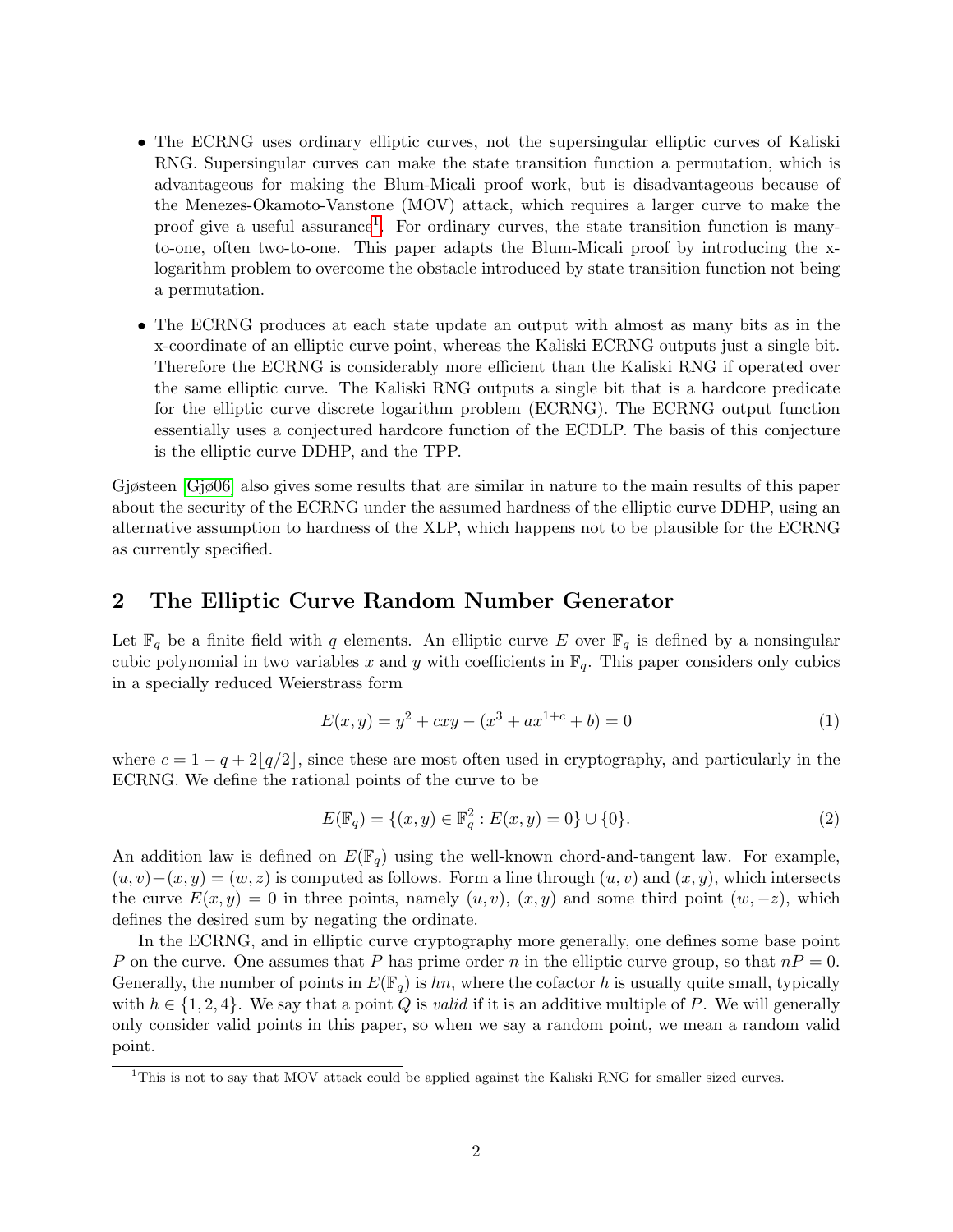The ECRNG maintains a state, which is an integer  $s_i \in [0, \max(q-1, n-1)]$ . The iteration index i increments upon each each output point of the ECRNG. The ECRNG is intended to be initialized by choosing the initial state as  $s_0$  uniformly at random from  $\mathbb{Z} \cap [0, n-1]$ .

For a point  $P = (x, y) \in E(\mathbb{F}_q)$ , we write  $x(P) = \bar{x}$ , where  $\bar{x} \in \mathbb{Z}$  is obtained by taking the bit representation of the  $x \in \mathbb{F}_q$  and considering this is as the bit representation of an integer. When q is prime, we essentially have  $\bar{x} = x$ , but when q is not a prime, the value of  $\bar{x}$  depends on the representation used for the finite field  $\mathbb{F}_q$ . (We may arbitrarily define  $x(0) = 0$ , but we will encounter this case negligibly often in our analysis.) Therefore, to fully specify the ECRNG, one needs to define a field representation, because the function  $x(\cdot)$  has an important rôle in the ECRNG, as we see below.

The ECRNG has another initialization parameter, which is a point  $Q$ . The point should ideally be chosen at random, preferably verifiably at random, such as by deriving it from the output of secure hash function or block cipher.

When the state is  $s_i$ , the (raw) output point is defined as

$$
R_i = s_i Q. \tag{3}
$$

The actual output of the ECRNG applies further processing to  $R_i$ . The final output is  $r_i = t(x(R_i))$ , where  $t$  is a function that truncates certain bits from the bit string representation of an elliptic curve point. The purpose of  $t$  is to convert the x-coordinate of a pseudorandom EC point to a pseudorandom bit string. This paper simply conjectures that the function  $t$  has the property that for a pseudorandom point R and the output bit string  $r = t(x(R))$  is pseudorandom. The main contribution of this paper is to analyze the pseudorandomness of raw output points  $R_i$  of the ECRNG.

After generating an output point  $R_i$ , the state is updated as

$$
s_{i+1} = x(s_i P). \tag{4}
$$

It is convenient to adopt the following notation. We define the *prestate* at iteration  $i + 1$  as  $S_{i+1} = s_i P$ . Note that  $s_{i+1} = x(S_{i+1})$ . We may think of the prestate being updated as

$$
S_{i+2} = x(S_{i+1})P.
$$
 (5)

The following notation for the ECRNG will be convenient. Let  $s_0$  be the initial state. Then define functions  $g_m$  such that:

$$
g_m(Q, s_0) = (R_0, R_1, \dots, R_m). \tag{6}
$$

These functions are both deterministic and efficient. They are related to each other as follows:

$$
g_m(Q, s_0) = (s_0Q, g_{m-1}(Q, x(s_0P))),
$$
\n<sup>(7)</sup>

where this notation indicates the sequence output by  $g_{m-1}$  is prepended by a point to give the sequence output by  $g_m$ . That is, this paper uses the convention that a comma indicates concatenation of point sequences.

# 3 Lemmas on Indistinguishability

Random variables X and Y are *computationally indistinguishable* if an adversary that is given a sample value u that has probability  $\frac{1}{2}$  of coming from X and  $\frac{1}{2}$  from Y, the adversary cannot dis-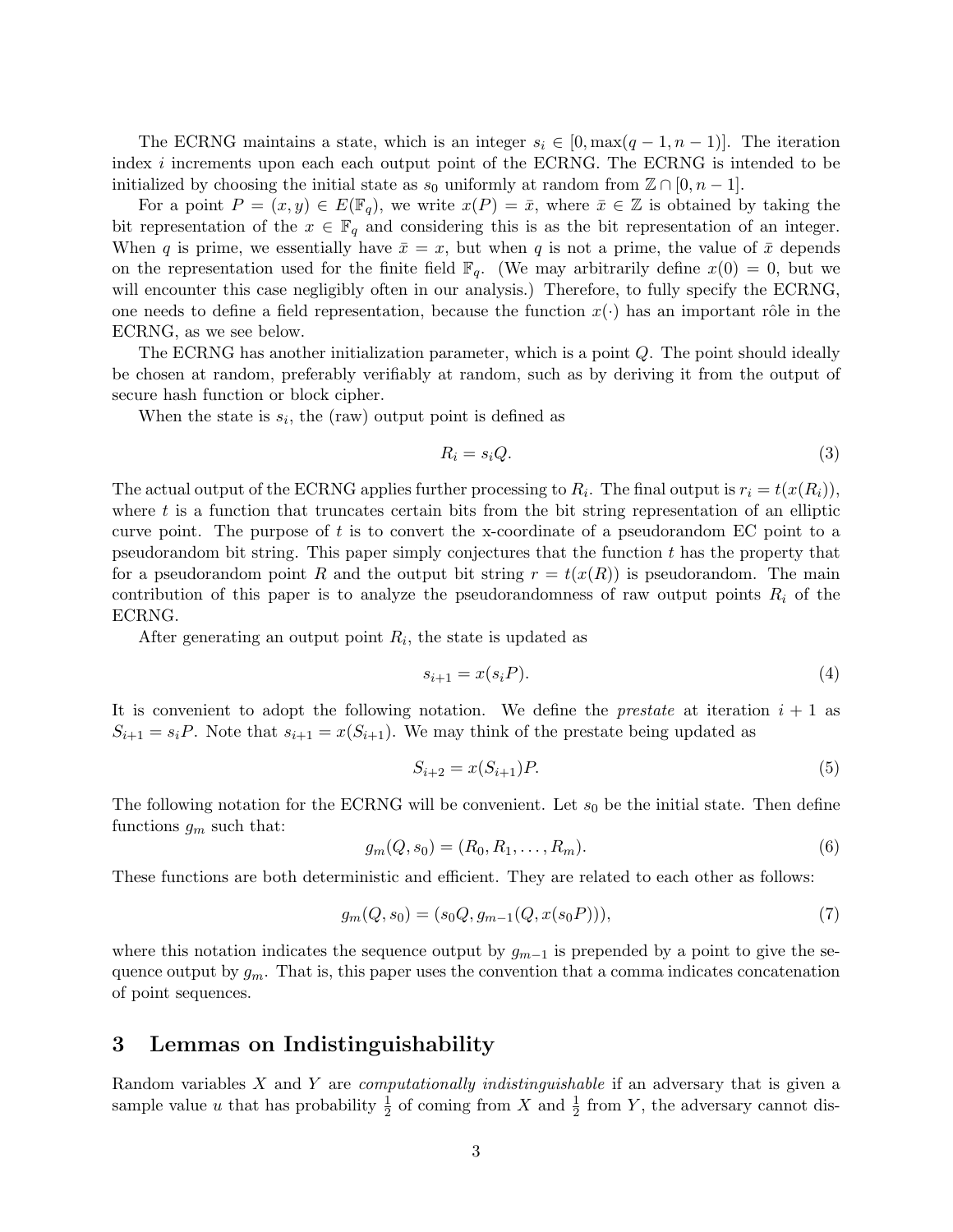tinguish<sup>[2](#page-3-0)</sup>, with a feasible cost of computation and reasonable success rate, whether  $u$  comes from X or from Y. Pseudorandomness is indistinguishability from a uniform (equiprobable) distribution. Indistinguishability is a well known notion in cryptology, but for completeness, this section introduces some general notation and lemmas on indistinguishability that are convenient for the proofs of the main theorems.

We write  $X \sim Y$  to indicate that random variables X and Y are indistinguishable. Where needed, we write  $X \stackrel{\sigma}{\sim} Y$  to quantify the indistinguishability by some parameters  $\sigma$ , such as success rate or computational cost. We write  $X \cong Y$  when random variables X and Y are identically distributed. Obviously,  $X \cong Y$  implies  $X \sim Y$ .

Intuitively, one expects indistinguishability ( $\sim$ ) to be an equivalence relation. Certainly,  $\sim$  is reflexive and symmetric, and more interestingly, it is transitive ([\[Lub96,](#page-10-7) Ex. 27], for example). This is such a fundamental point it is worth repeating here.

#### <span id="page-3-2"></span>**Lemma 1.** If  $X \sim Y$  and  $Y \sim Z$ , then  $X \sim Z$ .

*Proof.* Suppose that A is an algorithm that attempts to distinguish X and Z. That is, suppose that A always outputs "X" or "Z". Let x be the probability A outputs "X" when given input from X, let z be the probability that A outputs "Z" when given input Z. Distinguisher A is successful if  $x + z > 1$ .

Let  $x'$  and  $z'$  be the probabilities that A outputs "X" and "Z" respectively, when given input from random variable Y. Note that  $x' + z' = 1$ . Let  $A_x$  be modification of A where output "Z" is changed to "Y". Because  $X \sim Y$ , by definition it is true that  $A_x$  is not a successful distinguisher between X and Y. Therefore  $x + z' \leq 1$ . Similarly, let  $A_z$  be defined as A with output "X" converted to "Y". Because  $Y \sim Z$ , we have  $x' + z \leq 1$ . Adding these two inequalities we get  $x + z' + x' + z \le 2$ . Subtracting  $z' + x' = 1$  from this gives  $x + z \le 1$ , which contradicts our original assumption that A distinguishes between X and Z.

More generally, if we only know that  $x + z' \leq 1 + \alpha_{xy}$  and  $x' + z \leq 1 + \alpha_{yz}$ , where  $\alpha_{xy}$  and  $\alpha_{yz}$ are the maximum possible *advantage* of distinguishing algorithms between  $X$  and  $Y$ , and between Y and Z, respectively, then we get  $x + z \leq 1 + \alpha_{xy} + \alpha_{yz}$ , so that  $\alpha_{xz} \leq \alpha_{xy} + \alpha_{yz}$ . In other words, if  $X \stackrel{\alpha_1}{\sim} Y$  and  $Y \stackrel{\alpha_2}{\sim} Z$ , then  $X \stackrel{\alpha_1+\alpha_2}{\sim} Z$ .

When time, or over all computational cost of the distinguishers is also considered, then note that A,  $A_x$  and  $A_z$  all have essentially the same cost. Therefore the cost of distinguishing between X and Z is at least the minimum of the costs of distinguishing between X and Y or between Y and Z.  $\Box$ 

A second lemma, which one also intuitively expects, makes proofs cleaner through separating complicated constructions from indistinguishability.

<span id="page-3-1"></span>**Lemma 2.** If f is efficiently computable functions, and  $X \sim Y$ , then  $f(X) \sim f(Y)$ .

*Proof.* Suppose that  $f(X)$  and  $f(Y)$  were distinguished by algorithm A. Then X and Y can be distinguished by applying f to a challenge value u, then applying A to  $f(u)$ . The advantage of distinguishing is the same, but the computational cost is that of  $A$  plus that of  $f$ .  $\Box$ 

<span id="page-3-0"></span><sup>&</sup>lt;sup>2</sup>One might, like the author did, first think that distinguishing between X and Y is the problem of being given two values, one from  $X$  and one from  $Y$  and determining which is which. This kind of indistinguishability (left-or-right) may be written as  $(X, Y) \sim (Y, X)$ , and can easily be shown to be equivalent to  $X \sim Y$  (real-or-fake).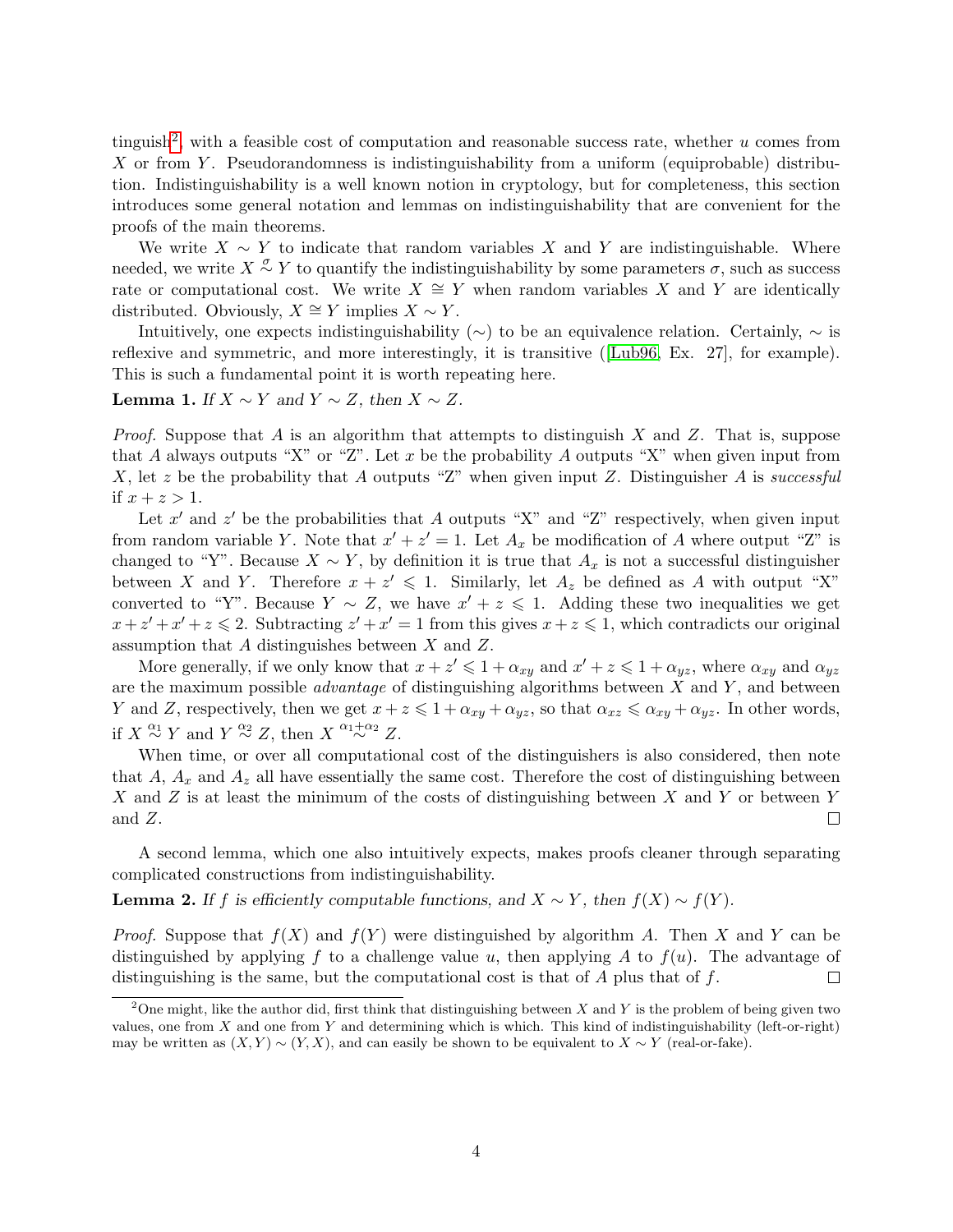It is worth noting that the converse to this lemma does not necessarily hold: generally,  $f(X) \sim$  $f(Y)$  may not imply  $X \sim Y$ . Trivial counterexample include f a constant function. Nontrivial counterexamples exist too, such as  $f$  being a bijection whose inverse is not efficiently computable.

A third lemma, which one again intuitively expects, allows one to build indistinguishable distributions with more variability and to analyze distributions into independent components.

<span id="page-4-1"></span>**Lemma 3.** If  $X \sim Y$  and  $W \sim Z$ , and X and W are independent variables, as are Y and Z, and that X and Z can be efficiently sampled, then  $(X, W) \sim (Y, Z)$ .

*Proof.* We claim that if  $X \sim Y$ , then  $(X, Z) \sim (Y, Z)$ . To see this, suppose that algorithm A distinguishes  $(X, Z)$  from  $(Y, Z)$ . Suppose that u is a sample of X or Y, and we wish to distinguish which is its source, X or Y. Take a random sample z from Z and apply A to  $(u, z)$ . If A says  $(u, z)$ is from  $(X, Z)$ , then we say that u is from X, and vice versa for Y. Similarly, we can show that if  $W \sim Z$ , then  $(X, W) \sim (X, Z)$  by using a sample from x. Therefore  $(X, W) \sim (X, Z) \sim (Y, Z)$ , so transitivity gives  $(X, W) \sim (Y, Z)$ . The advantages add, and the costs only change by the cost sampling  $X$  and  $Z$ .  $\Box$ 

This lemma also applies under our notational convention that if X and Y are sequences, then  $(X, Y)$  is their concatenation.

### 4 The Decisional Diffie-Hellman Problem

The *decisional Diffie-Hellman problem (DDHP)* for a given elliptic curve E and a base point P is to distinguish between a triple  $(Q, R, S) = (qP, rP, qrP)$  and a triple  $(Q, R, Z) = (qP, rP, zP)$ where  $q, r, z$  are integer random variables uniformly distributed in the interval  $[0, n-1]$ . (Note this q is not to be confused with the field order.) The triple  $(Q, R, S)$  is often called a Diffie-Hellman triple. For certain elliptic curves, it is conjectured that DDHP is a hard problem.

**Conjecture 1.** If q, r and z are independent random integers uniformly distributed in  $[0, n-1]$ , then  $(qP, rP, qrP) \sim (qP, rP, zP)$ .

This provides a nontrivial counterexample to the converse to Lemma [2](#page-3-1) because random variables  $X = (q, r, qr)$  and  $Y = (q, r, z)$  are distinguishable, but if one applies the function f defined by  $f(x, y, z) = (xP, yP, zP)$ , then the conjecture says  $f(X) \sim f(Y)$ .

The conjectured hardness of the DDHP, for certain groups, is widely believed among cryptologists. One should be aware that for certain elliptic curves, however, there exists a function, called a pairing that potentially distinguishes Diffie-Hellman triples. Pairings exist for all elliptic curves, but only for a very few are they known to be efficient. For most elliptic curves, one can verify that the known pairings are extremely inefficient and infeasible to use in practice. This has been confirmed for most of the NIST recommended elliptic curves.

# 5 The x-Logarithm Problem

The x-Logarithm Problem (XLP) for elliptic curve  $E(\mathbb{F}_q)$  and base point P is to distinguish between  $dP$  and  $xP$  where: d is an integer chosen uniformly at random in  $[0, n-1]$ ; and  $x = x(Z)$  for a point Z chosen uniformly at random in  $E(\mathbb{F}_q)$ . We conjecture that the x-logarithm problem is hard for most elliptic curves:

<span id="page-4-0"></span>**Conjecture 2.** If d and z are random integer uniformly distributed in the interval [0,  $n-1$ ], then  $dP \sim x(zP)P$ .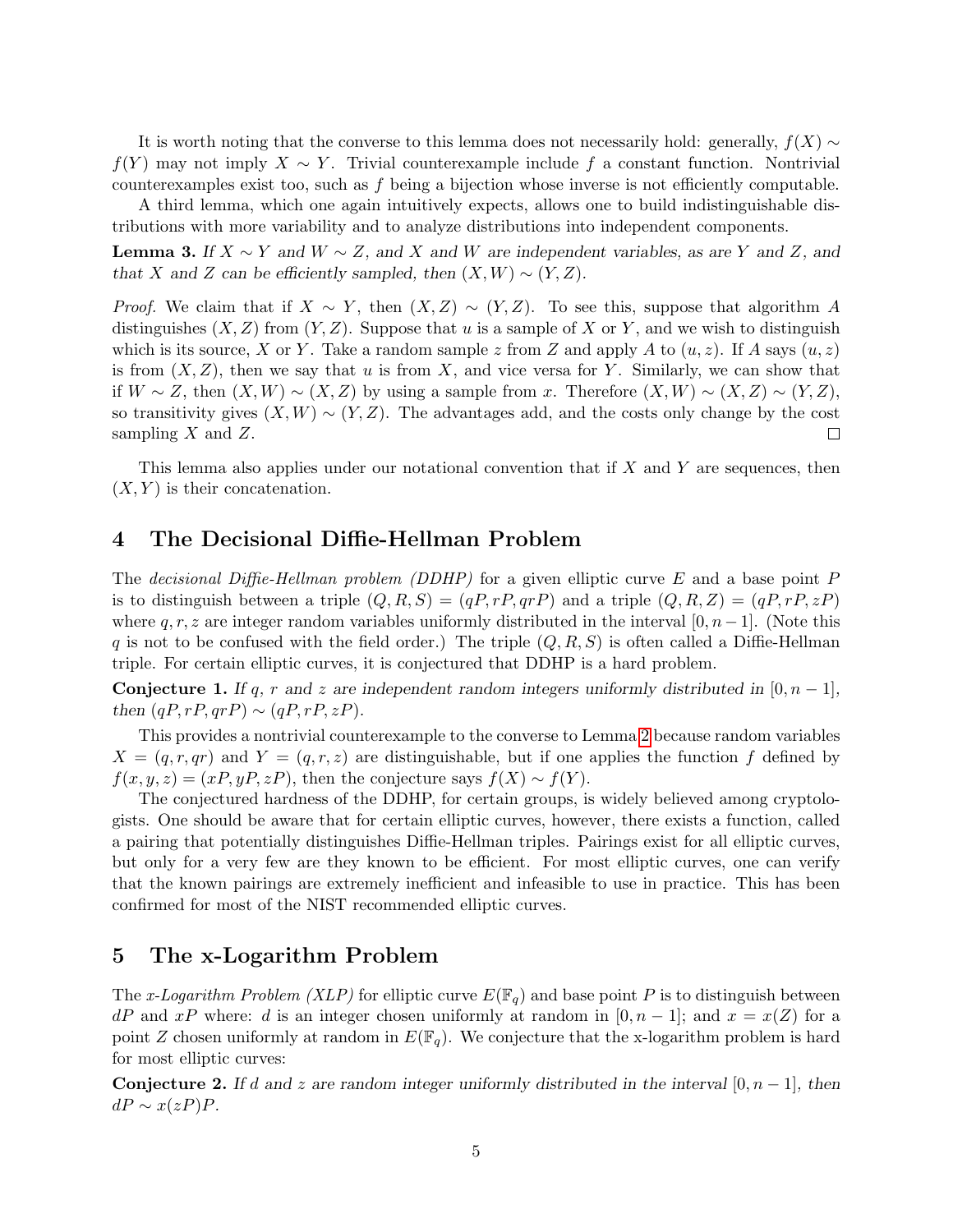Now d and  $x = x(zP)$  are generally distinguishable. Firstly, known tests on x quickly determine whether there exists a  $y \in \mathbb{F}_q$  such that  $(x, y) \in E(\mathbb{F}_q)$ . Secondly, when the cofactor  $h > 1$ , we have  $x > n$  for at least about half of the x-coordinates x of random points, which is not true for d. Therefore, this conjecture gives another counterexample to the converse of Lemma [2.](#page-3-1)

An intuitive reason for the plausibility of the XLP conjecture is that given public key  $dP$ , one expects that nothing substantial is leaked about the private key d. This intuition derives from the conjectured hardness of the elliptic curve discrete logarithm problem (ECDLP). However, a formal argument that the ability to determine whether  $dP = x(zP)P$  for some z, implies an ability to find d is not known to the author. In fact, conceivably, the ECDLP could be hard, even though certain information about the discrete logarithm, such as whether it is congruent to an x-coordinate, is easily discernible.

Certain bits in the binary representation of the d have been shown by Kaliski [\[Kal86\]](#page-10-1) to be as hard to find as the whole of d. A bit of information with such a property are known are *hardcore* predicate for the ECDLP. Conjecture [2](#page-4-0) is therefore that the bit of information whether or not the discrete logarithm is congruent to an x-coordinate is a *hardcore predicate* for the ECDLP. Kaliski's proof that certain bits of the binary representation of the discrete logarithm are hardcore predicate works with a reduction, as follows. Given  $Q = dP$ , determine from Q a bit of information about d. Then transform Q to some  $Q' = d'P$  in such a way that there is an known relation between d and  $d'$ , and  $d'$  has one less bit of freedom than d. Next determine a bit of information about  $d'$ , then  $d''$ and so on. The transformation is such that all bits of information learnt are independent and can be easily be reconstituted to learn d in its entirety. What would be ideal to make Conjecture [2](#page-4-0) into a theorem, would be another transformation with comparable properties to Kaliski's for determining the discrete logarithm d using an oracle for solving the XLP.

# 6 Indistinguishability of the ECRNG Outputs Points

The traditional notion of security for an RNG is that its output is indistinguishable from random. We prove below in Theorem [4](#page-5-0) that the raw output points of the ECRNG are indistinguishable from random points, that they are pseudorandom as points.

The following proof is not substantially different than the proof for the Blum-Micali generator [\[BM84\]](#page-10-0) or the Kaliski generator [\[Kal86\]](#page-10-1). However, unlike these generators, which used a hardcore bit of the discrete logarithm, the ECRNG uses a hardcore function — as suggested, for example, in [\[Gol01\]](#page-10-8) — which yields greater efficiency provide that one accepts hardness of the corresponding problem, the DDHP to ensure the function is hardcore. A second reason for providing the proof anew here is that the state update transition function is not a permutation. This issue is addressed via recourse to the hardness of the x-logarithm problem. Roughly speaking, hardness of the XLP ensures that the state transition function is indistinguishable from a permutation.

<span id="page-5-0"></span>A stronger security notion, forward secrecy, is now required in the ANSI and NIST draft RNG standards. The forward secrecy of the ECRNG is proved in Theorem [5](#page-7-0) in §[7,](#page-7-1) and implies Theorem [4](#page-5-0) below. In fact, the presentation of the proof Theorem [5](#page-7-0) happens to be simpler than the proof below of Theorem [4](#page-5-0) for three reasons: the proof below is more explicit in notation and use of the previous lemmas, the proof below works from left-to-right rather than from right-to-left, and the proof below works directly on the stated claim rather than a stronger claim that makes the proof simpler but is otherwise unmotivated. Therefore, the reader may wish to skip to the proof Theorem [5](#page-7-0) in  $\S7$ , for a simpler proof presented a higher level with less explicit details.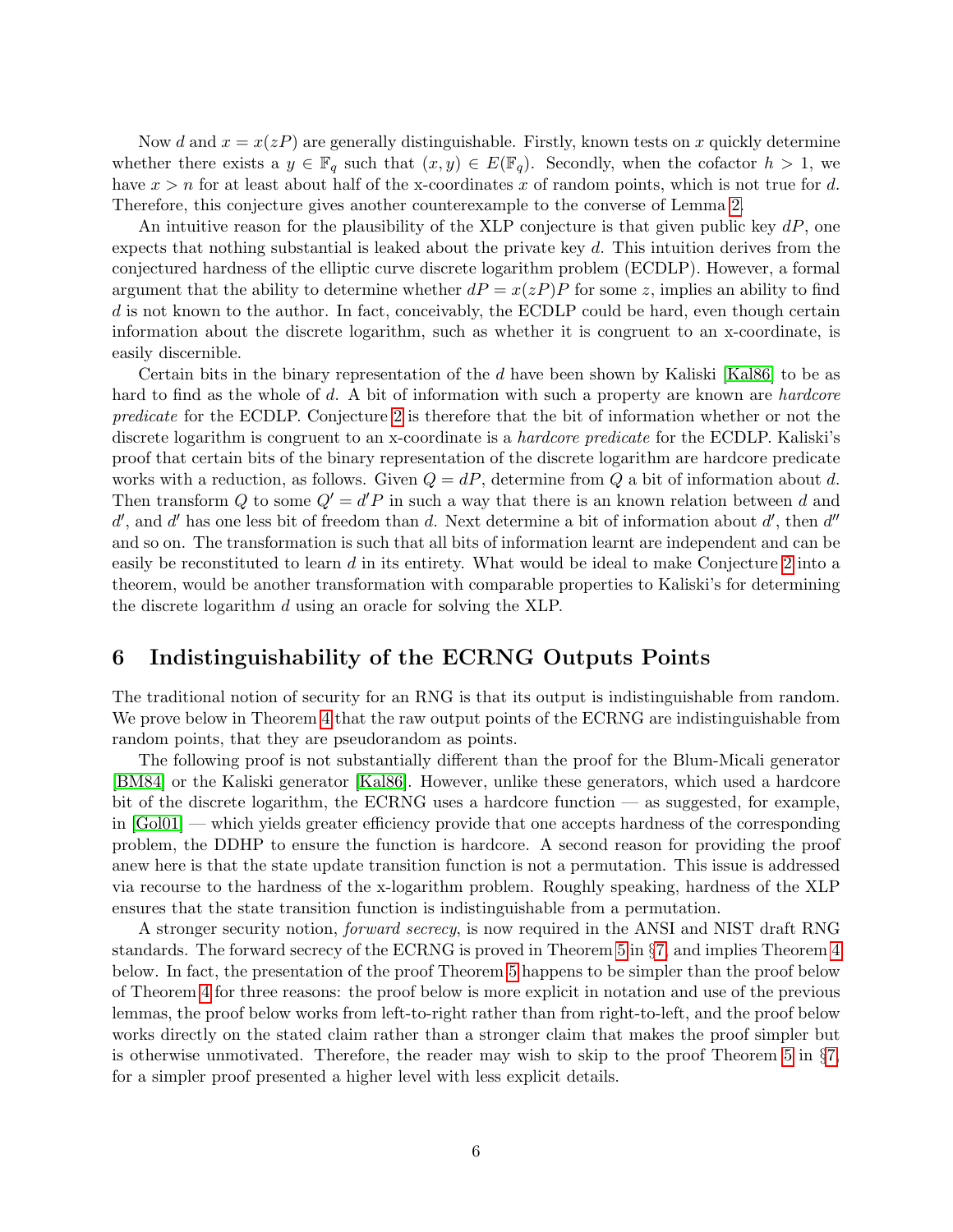**Theorem 4.** If the DDHP and XLP are hard, and  $Q, Z_0, \ldots, Z_m$  are independent and uniformly distributed random points, and s<sub>0</sub> is a random integer uniformly distributed in [0, n – 1], and  $g_m(Q, s_0) = (R_0, \ldots, R_m)$ , then

$$
(Q, R_0, \dots, R_m) \sim (Q, Z_0, \dots, Z_m).
$$
\n(8)

*Proof.* The basic idea is to first replace  $R_0$  by  $Z_0$ , using assumed hardness of the DDHP, and then proceed by induction on  $m$  for the remaining the points. The proof uses the lemmas about indistinguishability previously established. Again, the assumed hardness of the DDHP is invoked to show that each output points is indistinguishable from a random points if the prestate points are random points. The assumed hardness of the XLP is invoked to ensure the that when the state is updated, the fact that it is now restricted to an x-coordinate is not of consequence.

Let q, s, z be independent random integers uniformly distributed in [0, n – 1]. Let  $(Q, R, S)$  =  $(qP, qsP, sP)$  and let  $(Q, R, Z) = (qP, qsP, zP)$ . Writing  $r = qs$ , and  $s = q/r$ , working modulo n, we clearly have  $(Q, R, S) \sim (Q, R, Z)$  by hardness of the DDHP. Define a function

$$
f_m(A, B, C) = (A, B, g_{m-1}(A, x(C))).
$$
\n(9)

Because  $s \cong s_0$ , it follows that  $(Q, R_0, R_1, \ldots, R_m) = (Q, g_m(Q, s_0)) \cong (Q, g_m(Q, s))$ . By definition, we have  $(Q, g_m(Q, s)) = (Q, sQ, g_{m-1}(Q, x(sP))) = f_m(Q, sQ, sP) = f_m(Q, R, S) \sim f_m(Q, R, Z)$ , with the last step done by applying Lemma [2](#page-3-1) to  $(Q, R, S) \sim (Q, R, Z)$ . Therefore, by transitivity

$$
(Q, R_0, \dots, R_m) \sim f_m(Q, R, Z). \tag{10}
$$

Continuing,  $f_m(Q, R, Z) = (Q, R, g_{m-1}(Q, x(Z))) \cong (Q, Z_0, g_{m-1}(Q, x(Z))),$  because  $R \cong Z_0$  and R and  $Z_0$  are independent from Q and Z.

Having used the DDHP, we will next use the XLP to get an inductive step. By induction we have,  $(Q, g_{m-1}(Q, s_0)) = (Q, R_0, \ldots, R_{m-1}) \sim (Q, Z_0, \ldots, Z_{m-1})$ , and therefore  $g_{m-1}(Q, s_0) \sim$  $(Z_0, \ldots, Z_{m-1})$ . Clearly  $(Z_0, \ldots, Z_{m-1}) \cong (Z_1, \ldots, Z_m)$ , so for any  $u \cong s_0$ , we have  $g_{m-1}(Q, u) \sim$  $(Z_1, \ldots, Z_m)$ . We claim that

<span id="page-6-0"></span>
$$
g_{m-1}(Q, u) \sim g_{m-1}(Q, x(Z)).
$$
\n(11)

Now  $(Q, g_{m-1}(Q, u)) = f_{m-1}(Q, uQ, uP)$  and  $(Q, g_{m-1}(Q, x(Z))) = f_{m-1}(Q, x(Z)Q, x(Z)P)$ , so it suffices to prove that  $(Q, uQ, uP) \sim (Q, x(Z)Q, x(Z)P)$ . Define a function  $h(a, B) = (aP, aB, B)$ . Then  $(Q, uQ, uP) = h(q, uP)$  and  $(Q, x(Z)Q, x(Z)P) = h(q, x(Z)P)$ . Now  $uP \sim x(Z)P$  by the hardness of the XLP, so  $(q, uP) \sim (q, x(Z)P)$ , and thus  $h(q, uP) \sim h(q, x(Z)P)$ , which proves [\(11\)](#page-6-0).

Therefore

$$
(Q, R_0, ..., R_m) \sim f_m(Q, R, Z)
$$
  
\n
$$
\sim (Q, Z_0, g_{m-1}(Q, x(Z)))
$$
  
\n
$$
\sim (Q, Z_0, g_{m-1}(Q, u))
$$
  
\n
$$
\sim (Q, Z_0, Z_1, ..., Z_m),
$$
  
\n(12)

so transitivity gives the final result.

This proof makes essential use of Q being random. The reason for this is more than just to make the proof work. If  $Q$  is not random, then it may be the case the adversary knows a  $d$  such that  $dQ = P$ . Then  $dR_i = dS_{i+1}$ , so that such a distinguisher could immediately recover the secret prestates from the output. Once the distinguisher gets the prestates, it can easily distinguish the

 $\Box$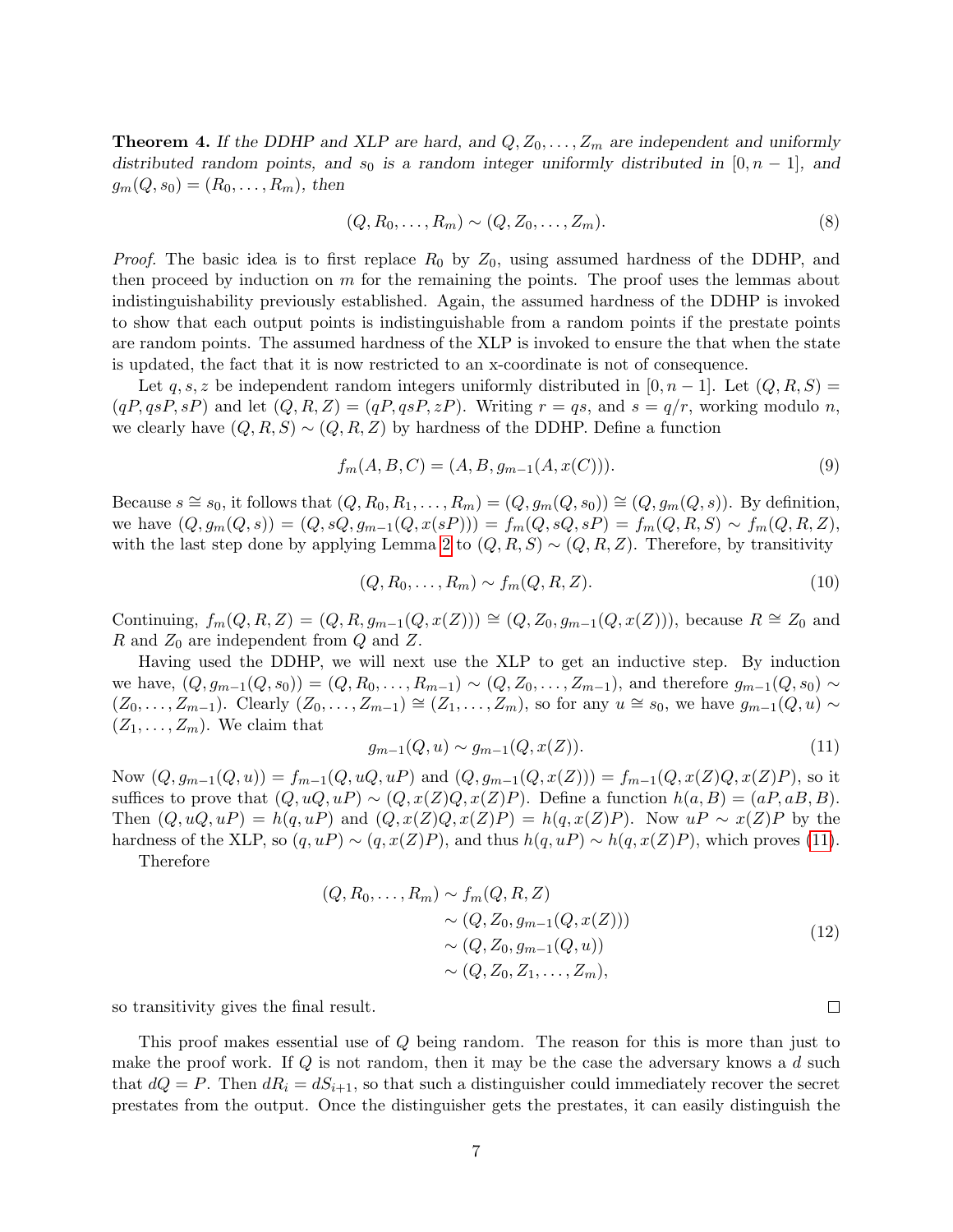output from random. Therefore, it is generally preferable for Q to be chosen randomly, relative to P.

Although Theorem [4](#page-5-0) says that hardness of the DDHP is one of the *sufficient* conditions for indistinguishability of the ECRNG output points, it is not at all clear whether or not hardness of the DDHP is a necessary condition. It is clear that hardness of the computational Diffie-Hellman problem (CDHP) is a necessary condition in that  $S_{i+1}$  is the Diffie-Hellman product of P and  $R_i$  to the base Q. Therefore, one can reasonably hope to significantly strengthen Theorem [4](#page-5-0) by proving that hardness of the CDHP is one of a set of sufficient conditions.

In contrast, hardness of the XLP is necessary for indistinguishability of the raw output points. Output  $R_1 = s_1 P = x(S_1)Q$ , so distinguishing it from random  $Z_1$  is essentially the XLP. Distinguishing output  $R_i = x(S_{i-1})P$  from random is almost the XLP except that  $S_{i-1}$  is not necessarily a random point. However, if distinguishing algorithm  $A$  is an XLP solver, then one heuristically expects that A could distinguish  $R_i$  from a random point. Algorithm A would only fail if the  $S_{i-1}$ were distributed with a bias such that A reports that  $x(S_{j-1})P$  was not of the form  $x(Z)P$  for some valid point  $Z$ . Therefore one cannot hope to strengthen Theorem  $4$  by replacing the hardness of the XLP with a weaker yet still natural assumption. One could improve the result, however, by proving the the XLP is as hard as some other problems, such as the DDHP or ECDLP.

Although hardness of the XLP is necessary for the raw output points to be pseudorandom, it does not seem necessary for the full ECRNG output bit strings to be pseudorandom. Likewise, hardness of the CDHP may not be necessary for security of the full ECRNG, even it is necessary of the indistinguishability of the raw output points. Truncation of the raw output points may yield bit strings are that unusable even by an XLP distinguisher or a CDHP solver to distinguish the ECRNG outputs.

# <span id="page-7-1"></span>7 Forward Secrecy (Backtracking Resistance)

In cryptology, forward secrecy refers to the following property: present secrets remain secret into the future, even from an adversary who acquires all future secrets. So, in forward secrecy, the secrecy of present secrets extends forward into the future indefinitely and without depending on protection of some future secrets. Incidentally, in ANSI X9.82 and NIST SP 800-90, forward secrecy has been retermed<sup>[3](#page-7-2)</sup> backtracking resistance to convey the notion that an adversary cannot use future secret to backtrack to present secrets.

Many key agreement schemes, and even some digital signature schemes, claim forward secrecy. When implementing these schemes, however, one may need to ensure that the RNG used also has forward secrecy, otherwise the forward secrecy of the key agreement scheme may be undermined by the RNG.

Theorem [4](#page-5-0) is now strengthened to provide forward secrecy. We let adversary see the latest prestate, but still it cannot distinguish previous output points from random points.

<span id="page-7-0"></span>**Theorem 5.** If the DDHP and XLP are hard, and  $Q, Z_0, \ldots, Z_m, Z_{m+1}$  are independent and uniformly distributed random points, and  $s_0$  is a random integer uniformly distributed in [0, n – 1], and  $g_m(Q, s_0) = (R_0, \ldots, R_m)$ , with the next prestate of the ECRNG being  $S_{m+1}$ , then

$$
(Q, R_0, \dots, R_m, S_{m+1}) \sim (Q, Z_0, \dots, Z_m, Z_{m+1}).
$$
\n(13)

<span id="page-7-2"></span><sup>3</sup>Breaking precedent not only with wider usage in cryptology but also with other ANSI standards such as X9.42 and X9.62, which use forward secrecy.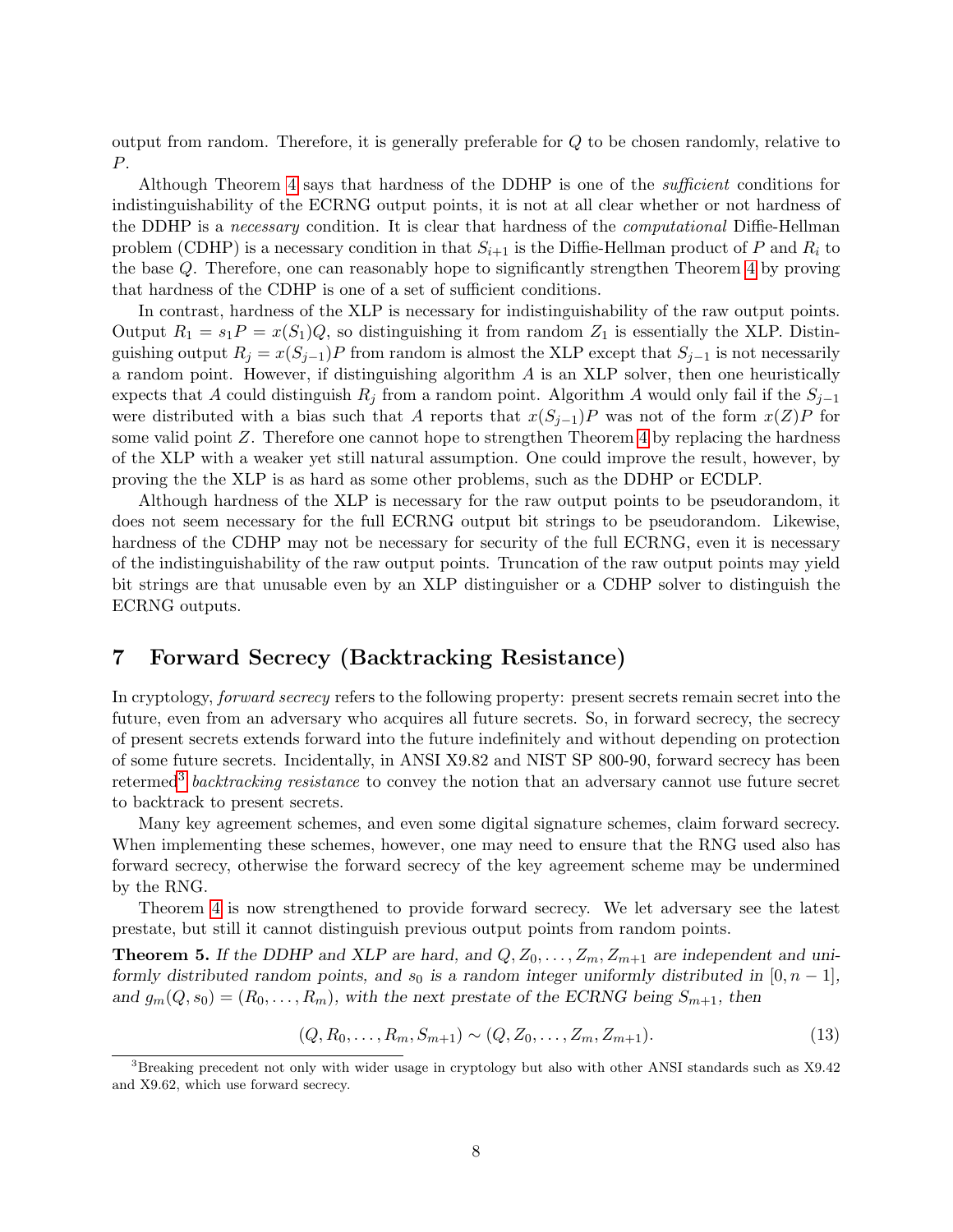*Proof.* The case of  $m = 0$  is to show  $(Q, R_0, S_1) \sim (Q, Z_0, Z_1)$ . This follows directly from hardness of the DDHP. Assume by induction that

<span id="page-8-0"></span>
$$
(Q, R_0, \dots, R_{m-1}, S_m) \sim (Q, Z_0, \dots, Z_{m-1}, Z_m).
$$
\n(14)

The current outputs and prestate are given by

<span id="page-8-1"></span>
$$
(Q, R_0, \dots, R_{m-1}, R_m, S_{m+1}) = (Q, R_0, \dots, R_{m-1}, x(S_m)Q, x(S_m)P)
$$
\n<sup>(15)</sup>

Combining [\(14\)](#page-8-0) and [\(15\)](#page-8-1), we get

<span id="page-8-2"></span>
$$
(Q, R_0, \dots, R_{m-1}, R_m, S_{m+1}) \sim (Q, Z_0, \dots, Z_{m-1}, x(Z_m)Q, x(Z_m)P). \tag{16}
$$

Hardness of the XLP gives  $x(Z_m)P \sim Z_{m+1}$ . Writing  $Q = qP$ , Lemma [2](#page-3-1) gives

<span id="page-8-3"></span>
$$
(Q, Z_0, \dots, Z_{m-1}, x(Z_m)Q, x(Z_m)P) \sim (qP, Z_0, \dots, Z_{m-1}, qZ_{m+1}, Z_{m+1}).
$$
\n(17)

Hardness of the DDHP gives  $(qP, qZ_{m+1}, Z_{m+1}) \sim (Q, Z_m, Z_{m+1})$  where  $Q = qP$ , so Lemma [3](#page-4-1) gives

<span id="page-8-4"></span>
$$
(qP, Z_0, \dots, Z_{m-1}, qZ_{m+1}, Z_{m+1}) \sim (Q, Z_0, \dots, Z_{m-1}, Z_m, Z_{m+1}).
$$
\n(18)

Lemma [1](#page-3-2) on transitivity connects  $(16)$  to  $(17)$  to  $(18)$  to complete the inductive step, getting us our desired result.  $\Box$ 

Recapping, an adversary who captures the current state cannot use it to distinguish previous outputs from random, and consequently cannot determined any previous outputs. Conversely, the an adversary cannot use the previous outputs to learn anything about the current state.

Theorem [5](#page-7-0) immediately implies Theorem [4](#page-5-0) just by dropping the last point. Therefore, Theorem [4](#page-5-0) has been proven twice. (The proofs are not quite equivalent, since the first proof does induction by growing points at the beginning of the sequence, while the second does so by growing points at the end.)

### 8 Truncated Point Problem and Security of the Full ECRNG

For appropriate choice of truncation function  $t(\cdot)$ , we conjecture the following.

**Conjecture 3.** Let R be a random point and b a random bit string of length matching the output length of t(·). Then  $t(x(R)) \sim b$ .

We call the problem of distinguishing between  $t(x(R))$  and b, the Truncated Point Problem (TPP). This paper does not substantially address this conjecture, but rather uses to prove something about the final output ECRNG, rather than just its raw output points.

Theorem 6. If DDHP, XLP and TTP are hard, then the ECRNG has forward secrecy.

Proof. Apply Theorem [5](#page-7-0) to get that the raw outputs are indistinguishable. By the assumed hardness of the TTP, each truncated point is indistinguishable from random bit strings. Apply the lemmas as necessary and get that the ECRNG output bit strings are indistinguishable from random bit strings, even from an adversary that gets to see the latest prestate.  $\Box$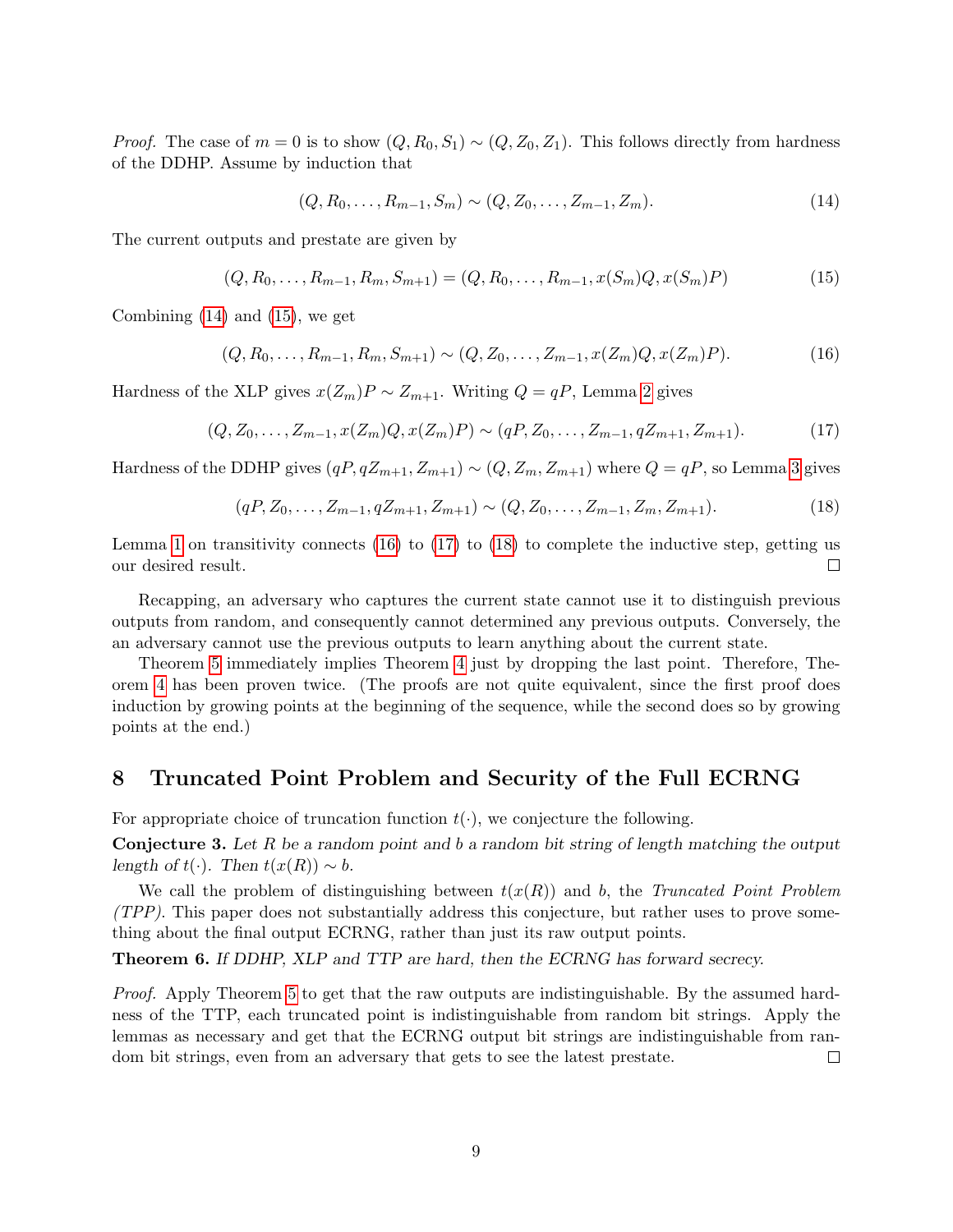The proposed truncation function drops some number of the leftmost bits of the bit representation of the x-coordinate. The number of bits dropped is at least  $13 + \log_2(h)$ , where h is the cofactor. The number of bits dropped must also be such that resulting length is a multiple of eight. Current draft standards currently allows any number of bits to be dropped that meets these conditions.

It should be noted that for the NIST recommended curves defined over the binary field  $\mathbb{F}_{2^{409}}$ , valid elliptic curve points have a fixed rightmost bit in their canonical representation. Therefore, for the curves B-409 and K-409, the truncation function should also drop the rightmost bit. The explanation for this phenomenon is that one of the conditions for a point to have the correct order can be characterized by the trace of the x-coordinate have a fixed value. The trace depends on the field representation. For trinomial and pentanomial field representations, the trace simplifies to a sum of just a few of the bits, the trace bits, in the representation. In all fields, the rightmost bit is a trace bit. For the 409-bit field, the rightmost bit is the only trace bit. For the other four NIST recommended binary fields, there is at least one trace bit among the leftmost truncated bits. Consequently, the constant trace condition does not leak any information after truncation in these cases.

# 9 Initialization, Reseeding and Prediction Resistance

The ANSI and NIST draft standards specify further details of the ECRNG that have been omitted from in this paper. These further details generally involve ensuring that the state value  $s_i$  is initialized or refreshed with an adequate quantity of entropy. This paper has assumed, for simplicity, that the initial state  $s_0$  is arranged to have a uniform distribution, which is secret to all adversaries.

This paper has not attempted to analyze the various issues surrounding entropy of the secret state. Prediction resistance is the ability of RNG to add additional entropy into the secret state to recover completely from a circumstance where an adversary knows information about the previous state. Initialization and prediction resistance are general issues to any RNG, and indeed the draft standards specifying the ECRNG do not treat the ECRNG especially different from other RNGs with respect initialization and prediction resistance. This paper deliberately restricts itself to ECRNG specific issues.

# 10 Conclusion

The ECRNG has both proven number-theoretic-based security and higher efficiency than many other RNGs with similar security properties. Random numbers play such an essential in cryptography, that implementers should always choose them to be as secure as possible. Therefore, the ECRNG should be a serious consideration, and its high efficiency makes it suitable even for constrained environments.

# Acknowledgments

I thank the ANSI X9F1 working group for introducing me to the ECRNG, and Certicom colleagues for valuable discussions.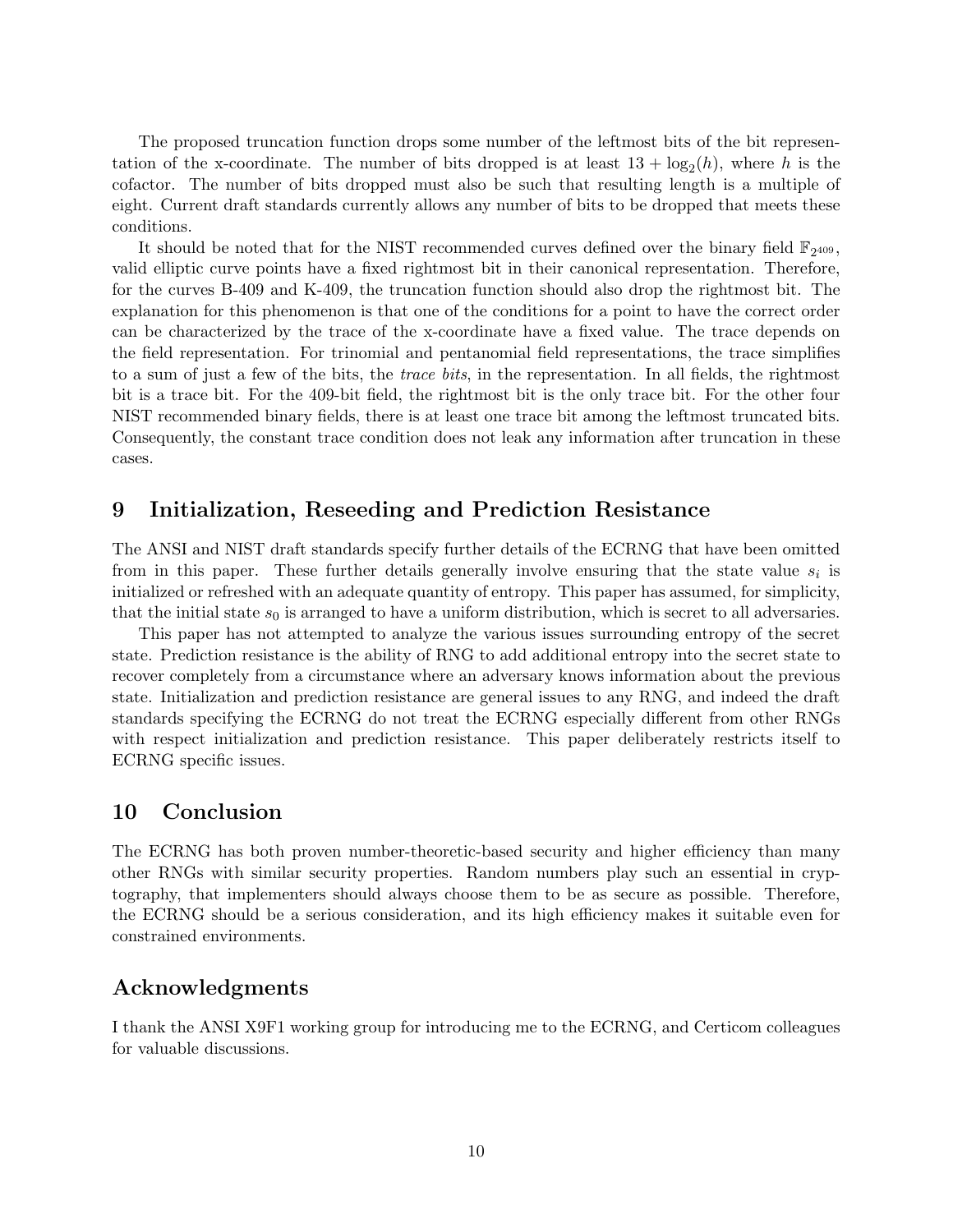# References

- <span id="page-10-2"></span>[BK05] Elaine Barker and John Kelsey, Recommendation for random number generation using deterministic random bit generators, Special Publication 800-90, National Institute of Standards and Technology, December 2005, Draft [http://csrc.nist.gov/publications/](http://csrc.nist.gov/publications/drafts/sp800-90_draft_dec2005.pdf) [drafts/sp800-90](http://csrc.nist.gov/publications/drafts/sp800-90_draft_dec2005.pdf) draft dec2005.pdf.
- <span id="page-10-0"></span>[BM84] Manuel Blum and Silvio Micali, How to generate cryptographically strong sequences of pseudo-random bits, SIAM Journal on Computing 13 (1984), 850–864.
- <span id="page-10-6"></span>[Gjø06] Kristian Gjøsteen, Comments on dual-ec-drbg/nist sp 800-90 draft december 2005, [http:](http://www.math.ntnu.no/~kristiag/drafts/dual-ec-drbg-comments.pdf) //www.math.ntnu.no/∼[kristiag/drafts/dual-ec-drbg-comments.pdf](http://www.math.ntnu.no/~kristiag/drafts/dual-ec-drbg-comments.pdf), March 2006.
- <span id="page-10-8"></span>[Gol01] Oded Goldreich, Foundations of cryptography, Cambridge University Press, 2001.
- <span id="page-10-5"></span>[Gür05] Nicolas Gürel, *Extracting bits from coordinates of a point of an elliptic curve*, Cryptology ePrint Archive, Report 2005/324, 2005, <http://eprint.iacr.org/>.
- <span id="page-10-3"></span>[Joh04] Don B. Johnson, X9.82 part 3 number theoretic DRBGs, Presentation at NIST RNG Workshop, July 2004, [http://csrc.nist.gov/CryptoToolkit/RNG/Workshop/](http://csrc.nist.gov/CryptoToolkit/RNG/Workshop/NumberTheoreticDRBG.pdf) [NumberTheoreticDRBG.pdf](http://csrc.nist.gov/CryptoToolkit/RNG/Workshop/NumberTheoreticDRBG.pdf).
- <span id="page-10-1"></span>[Kal86] Burton S. Kaliski, A pseudo-random bit generator based on elliptic logarithms, Advances in Cryptology — CRYPTO '86 (A. M. Odlyzko, ed.), LNCS, vol. 263, 1986, pp. 84–103.
- <span id="page-10-7"></span>[Lub96] Michael Luby, Pseudorandomness and cryptographic applications, Princeton University Press, 1996.
- <span id="page-10-4"></span>[MS02] Edwin El Mahassni and Igor Shparlinksi, On the uniformity of distribution of congruential generators over elliptic curves, International Conference on Sequences and Their Applications, SETA '01, 2002, pp. 257–264.

# A Unpredictability of the Next State from the Current Output

Unpredictability is a much weaker property than indistinguishability, but is also much more important. If the ECRNG outputs are used as cryptographic keys, very little harm may come from them being distinguishable. If they are predictable, however, then all may be lost. Indistinguishability implies unpredictably, so in fact, we have already proven unpredictability.

The theorem below, however, proves a little bit of unpredictability under weaker, arguably more accepted, conjectures, such as hardness of the CDHP instead of the hardness of the DDHP.

**Theorem 7.** If the CDHP and XLP are hard, and q and  $s_0$  are independent random integers uniformly distributed in [0, n – 1], and  $g_m(qP, s_0) = (R_0, \ldots, R_m)$  and  $Q = qP$ , then an adversary who gets to see only Q and  $R_m$  cannot compute the next prestate  $S_{m+1}$ .

*Proof.* Clearly  $S_1 \sim Z$  where  $Z = zP$  and z is a random integer uniformly distributed in [0, n – 1]. Indeed,  $s_0 \cong z$ , so  $S_1 = s_0 P \cong zP = Z$ . Assume by induction that  $S_{j-1} \sim Z$ . Now  $S_j =$  $x(S_{j-1})P \sim x(Z)P \sim Z$ , with the second indistinguishability flowing from the hardness of the XLP. Therefore  $S_{m+1} \sim Z$ . Since q is independent of z, we have  $(Q, S_{m+1}) \sim (Q, Z)$ . Now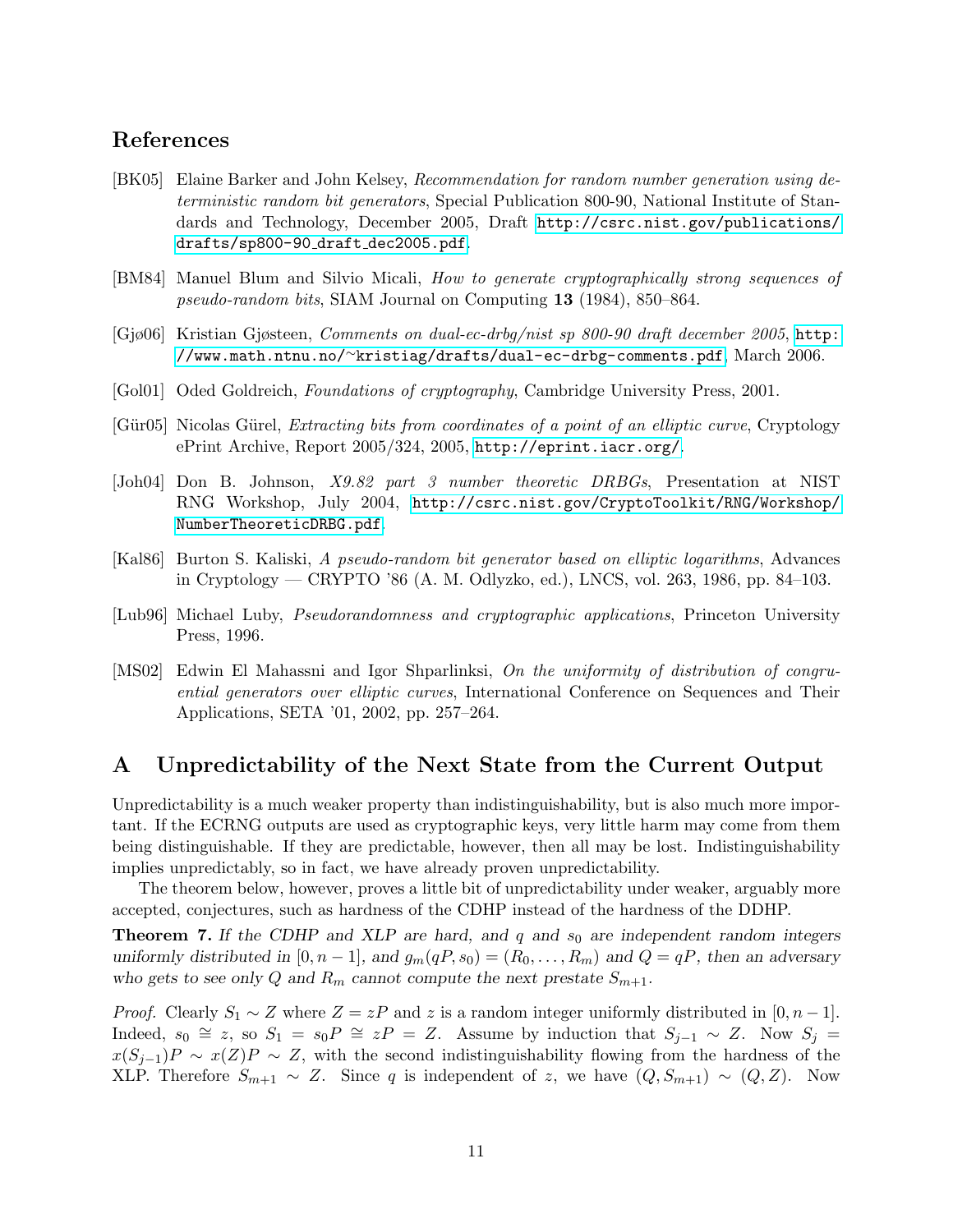$(Q, R_m) = (Q, qS_{m+1}) \sim (Q, qZ) \sim (Q, Z)$ , with the second indistinguishability flowing from Z being able to absorb  $q$  by independence.

Suppose adversary A takes  $(Q, R_m)$  and outputs  $S_{m+1} = q^{-1}R_m$ . Then adversary can also take  $(Q, Z)$  and output  $U = q^{-1}Z$ , because otherwise A could distinguish  $(Q, R_m)$  from  $(Q, Z)$ . Let  $(X, Y) = (xP, yP)$  with x, y independent random integers uniformly distributed in [0, n – 1]. We will use A to compute  $xyP$ . Pick a random integer u with the same distribution. Let  $U = uP$ . Apply A to  $(X, U)$  to get  $V = x^{-1}U = x^{-1}uP$ . Let  $W = u^{-1}V = x^{-1}P = wP$ . Apply A to  $(W, Y)$ to get  $w^{-1}Y = (x^{-1})^{-1}Y = xY = xyP$ , as desired. Because we assumed that CDHP is hard, adversary  $A$  cannot find  $xyP$ , so we get a contradiction.  $\Box$ 

The simple proof techniques above do not seem to rule out an adversary who could use two output points to find the next state, or one output point to find the next output point. The obstacle in the first case seems to be that output points obey a relationship that needs to be simulated if we wish to solve the CDHP. The obstacle in the second case is that the next output can be thought of as a one-way function of the Diffie-Hellman product of public values, and we seem to need to invert it to solve the CDHP.

### <span id="page-11-0"></span>B Heuristic Observations on the TPP

We consider if  $B \sim t(x(R))$  where R is a random point and B is a random bit string whose output length l matches that of the truncation function. Let k be the number of bits truncated from  $x(R)$ , which has length  $m = k + l$ .

It is well-known that the advantage of any distinguisher is bounded above the statistical distance between the distributions B and  $t(x(R))$ , and that the optimal distinguisher has advantage equal to the statistical distance. Let  $P(e)$  indicate the probability of an event e. Then the statistical distance  $\Delta$  between B and  $t(x(R))$  is by definition

<span id="page-11-1"></span>
$$
\Delta = \Delta(B, t(x(R))) = \sum_{b} |P(t(x(R))) = b) - P(B = b)|.
$$
\n(19)

The easier probability to compute is  $P(B = b) = 2^{-l}$  because all  $2^{l}$  bit strings b are equally likely. The other probability has theoretical formula given by  $P(t(x(R)) = \frac{n(b)}{n}$ , where  $n(b)$  is the number of valid points R such that  $t(x(R)) = b$ . Note the  $n(b)$  is always even, if we ignore the negligibly frequent case  $R = 0$ , because  $x(R) = x(-R)$ . Also, as k bits of the x-coordinate are truncated, we have  $0 \le n(b)/2 \le 2^k$ . Let  $B_i$  be the number of b such that  $n(b) = 2i$ . Then

$$
\Delta = \sum_{i=0}^{2^k} B_i \left| \frac{i}{n} - 2^{-l} \right|.
$$
\n(20)

Now we make some heuristic assumptions. Assume that the set  $X$  of valid x-coordinates is a random subset of bit strings of length  $k+l$ , such that each bit string belongs to X with probability  $1/(2h)$ , where h is the cofactor. Consider cofactor  $h = 1$ . Our first heuristic assumption implies  $B_i$ has a binomial distribution, so its approximate expectation is:

$$
E(B_i) \approx 2^{l-2^k} \binom{2^k}{i},\tag{21}
$$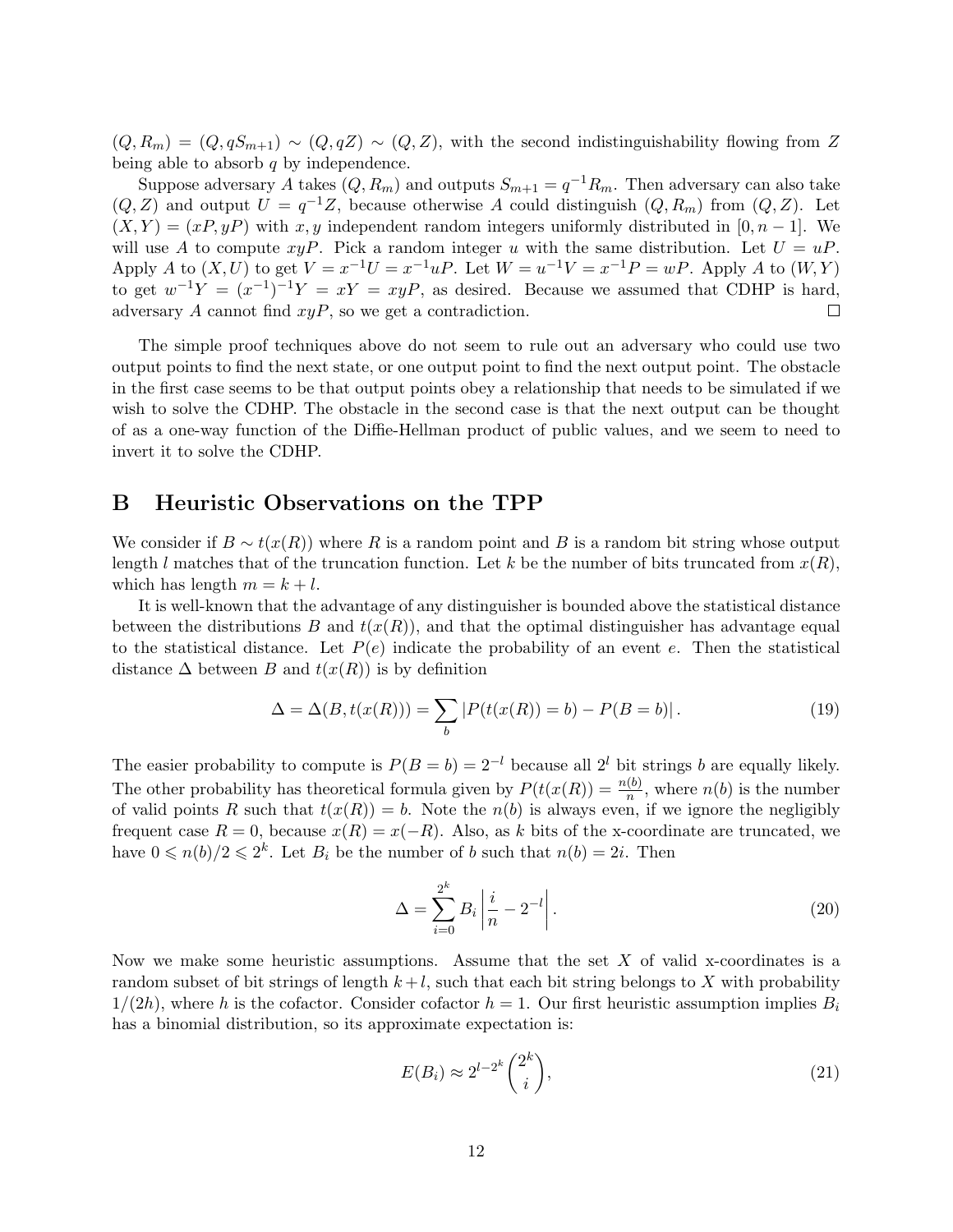where  $E$  is not to be confused with the elliptic curve equation. This distribution is because there are  $2^k$  bit strings of length  $k + l$  that truncate to a given bit string b of length l, and each of these completions of b has probability  $\frac{1}{2}$  of belonging to X. Typically a few  $B_i$  may veer off considerably from the expected value. Nevertheless, by linearity of expectation, we can substitute these expected values into [\(19\)](#page-11-1), getting expected statistical distance:

$$
E(\Delta) \approx \sum_{i=0}^{2^k} 2^{l-2^k} {2^k \choose i} \left| \frac{i}{n} - 2^{-l} \right|.
$$
 (22)

Take the approximation  $n \approx 2^{l+k-1}$ , to get a second heuristic assumption that  $\frac{i}{n} \approx \frac{i}{2^{k+1}}$  $\frac{i}{2^{k+l-1}}$ . Pulling a common factor through the sum gives

$$
E(\Delta) \approx 2^{-2^{k}-k+1} \sum_{i=0}^{2^{k}} \binom{2^{k}}{i} \left| i - 2^{k-1} \right|.
$$
 (23)

The terms with  $0 \leq i \leq 2^{k-1}$  are identical to those with  $2^k \geq i \geq 2^{k-1}$ , and the term with  $i = 2^{k-1}$ is zero, so we can eliminate the absolute value signs, getting

$$
E(\Delta) \approx 2^{-2^{k}-k+2} \sum_{i=0}^{2^{k}-1} {2^{k} \choose i} \left( 2^{k-1} - i \right).
$$
 (24)

Using the general identity  $i^{j}_{i}$  $i_j^{j}$  =  $j_{i-1}^{j-1}$  $j-1 \choose i-1}$ , with a convention that  $\binom{j-1}{-1}$  $\binom{j-1}{-1} = 0$ , gives

$$
E(\Delta) \approx 2^{-2^k - k + 2} \sum_{i=0}^{2^{k-1}} \left( 2^{k-1} {2^k \choose i} - 2^k {2^k - 1 \choose i-1} \right). \tag{25}
$$

Pulling out common factor  $2^{k-1}$  from the sum and the general identity  $\binom{j}{i}$  $\binom{j}{i} = \binom{j-1}{i-1}$  $\binom{j-1}{i-1} + \binom{j-1}{i}$  $i^{-1}$ ) gives

$$
E(\Delta) \approx 2^{-2^k + 1} \sum_{i=0}^{2^{k-1}} \left( \binom{2^k - 1}{i} - \binom{2^k - 1}{i - 1} \right).
$$
 (26)

This summation telescopes, giving

<span id="page-12-0"></span>
$$
E(\Delta) \approx 2^{-2^k + 1} \binom{2^k - 1}{2^{k-1}}
$$
\n
$$
(27)
$$

For large even J, Stirling's approximation gives a third heuristic assumption that  $\begin{pmatrix} J \\ J \end{pmatrix}$  $J_{J/2}^{J}$   $\approx \frac{2^{J}}{\sqrt{2\pi J}}$ , and clearly  $\binom{J-1}{I/2}$  $\binom{J-1}{J/2} = \frac{1}{2}$  $\frac{1}{2} \Big(\frac{J}{J}$  $J_{J/2}^{J}$ . Applying this to [\(27\)](#page-12-0) with  $J = 2^k$  gives

<span id="page-12-1"></span>
$$
E(\Delta) \approx \frac{1}{\sqrt{2\pi 2^k}}\tag{28}
$$

as the heuristic value for the statistical distance. For  $k = 16$ , the heuristic for the expected statistical distance is about  $\frac{1}{641}$ . Although this is just a heuristic, it may be prudent to pay the price of using a larger  $k$  when a high degree of indistinguishability is desired. If only unpredictability is desired,